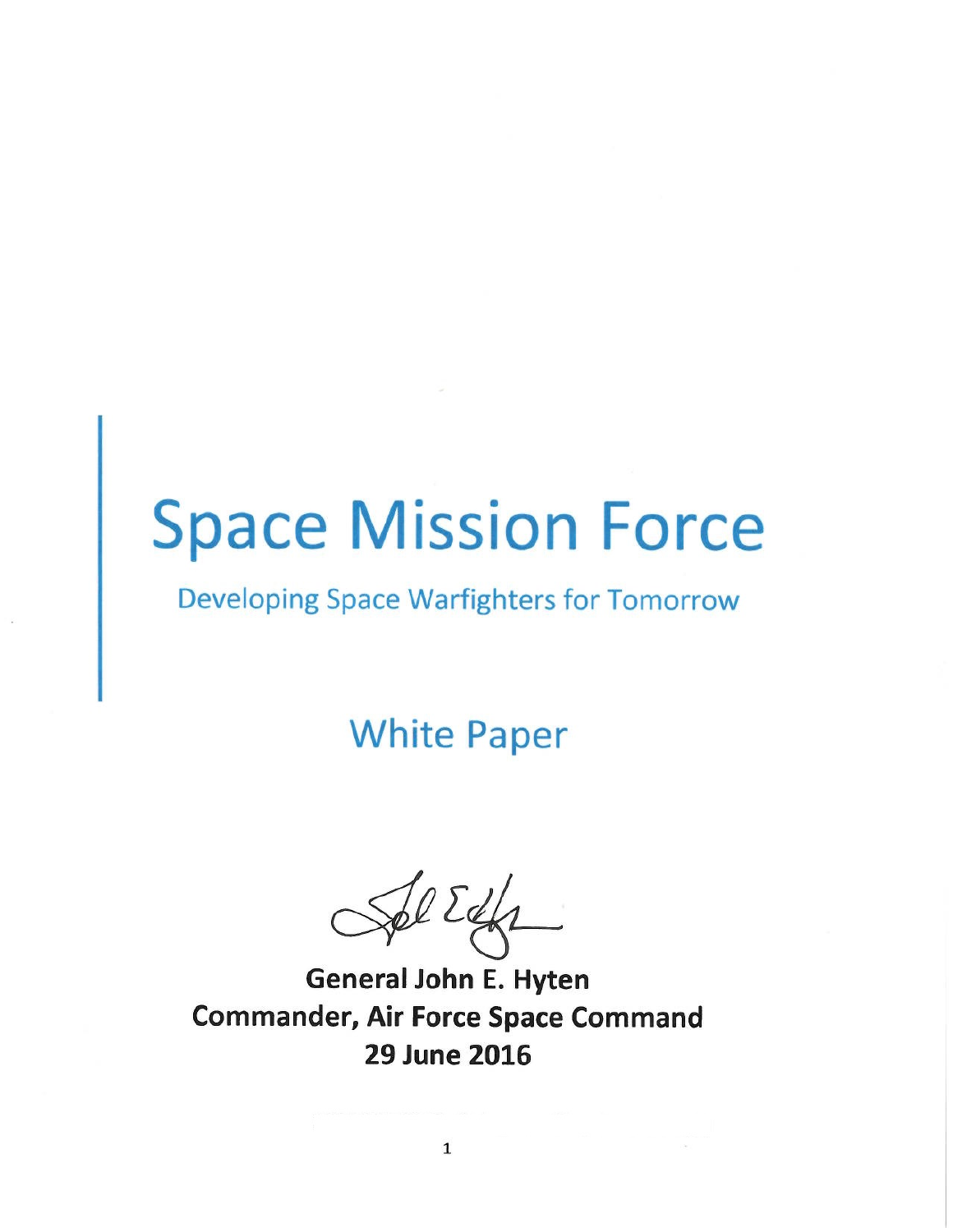#### *INTRODUCTION*

"All of mankind is interested in barring the road toward transforming space into an arena of military rivalries." Soviet Radio, 1966

Despite world interest in avoiding militarization of space, potential adversaries have identified the use of space as an advantage for U.S. military forces, and are actively fielding systems to deny our use of space in a conflict. This is not without precedence. Through the centuries, nations formed armies, navies and air forcesto defend the right to use the global commons of land, sea and air. Securing our right to use space is simply an extension of an age old principle to guarantee use of global commons.

Space as a global commons is vital to commerce and is an essential element of Joint Warfare and global stability. Space is no longer a sanctuary where the United States or our allies and partners operate with impunity. Although Air Force Space Command (AFSPC) has a long history of providing space capabilities vital to the defense of our nation, the training and skills that sustained our space operations for the last several decades are not the same skills we need to fight through threats and win in today's contested, degraded and operationally‐limited (CDO) environment. To ensure our forces are prepared to operate in this new reality, AFSPC must transform our culture and build the expertise and skills necessary for our space forces to operate freely, and if necessary, defend themselves in the global commons of space.

#### *COMMANDER'S INTENT*

My intent is to transform our culture by implementing the Space Mission Force (SMF), a new advanced training and force presentation model that prepares our space forces to meet the challenges of today's space domain, while ensuring we continue to provide vital space capabilities for the Joint Force now and in the future. The success of this new approach rests on the shoulders of our Airmen, on whom we depend to preserve our freedom of action in space, and who are prepared to assume the mantle of vanguards of the space domain.

#### *APPLICABILITY*

This transformation applies to all AFSPC units and the entire Space Mission Enterprise including every operator, mission support professional, intelligence professional, headquarters staff member and acquisition professional supporting Air Force space operations. All members of the Space Mission Enterprise must embrace this transformation and conduct their daily duties with a focus on creating a force capable of achieving space superiority – the ability to conduct operations and deliver effects at the time, manner and method of our choosing – while denying that capability to an adversary. Because integration of the Total Force is essential to SMF success, AFSPC will work closely with our Air Reserve Component (ARC) partners to ensure their operations and training complement and strengthen the overall SMF construct.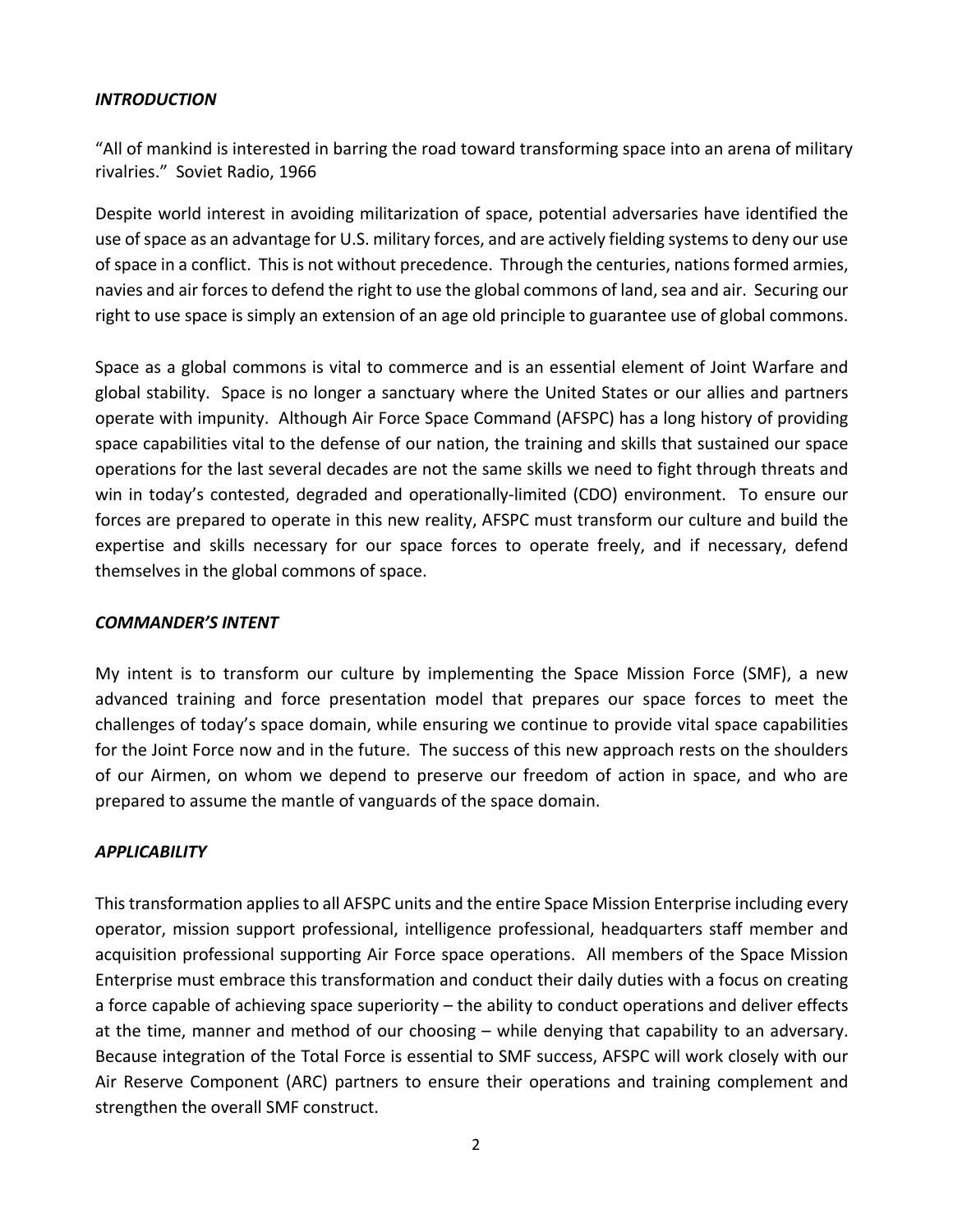#### *PURPOSE*

This White Paper describes the method by which AFSPC will train and field our space forces to meet the challenges of today and tomorrow. Adversaries have developed and fielded capabilities to disrupt and deny the space systems we operate on behalf of the United States and our allies and partners. Consequently, AFSPC must organize, train and equip our space forces in a way that maintains our vigilance and, if required, defends our ability to benefit from space across the spectrum of conflict.

Today, our space operators are trained to mitigate environmental and manmade risks to complex and capable space systems. As the military threats to these systems grow, our training must shift to counter these threats. Our space forces must demonstrate their ability to react to a thinking adversary and operate as warfighters in this environment and not simply provide space services.

Underpinning this shift is a renewed emphasis on robust, actionable intelligence, comprehensive analysis of potential adversaries' capabilities and employment doctrine, the ability to rapidly process and disseminate information and react appropriately when confronted by a threat. Likewise, the acquisition arm of the space mission enterprise must procure systems and capabilities to operate more effectively against these threats, as well as the robust training systems required to prepare our space force for a wide range of challenging scenarios. If we do not adopt this transformation quickly, we will lose our competitive advantage in space and jeopardize our ability to successfully confront adversaries in all domains.

This transformation requires all of us to move beyond the status quo and adopt new tactics, techniques and procedures (TTPs) that deter aggression, and if deterrence fails, to enable swift and deliberate action. We must outpace adversaries who contest our use of space by transforming our paradigm of organizing, training and equipping to ensure we retain our competitive advantage. This requires usto challenge current practices and re‐evaluate all existing processesto drive development and fielding of solutions including organic indications and warning; on‐board protection devices; innovative TTPs; and other solutions that increase our ability to succeed.

#### *DEFINITIONS*

As we define and implement SMF, AFSPC will adopt and adapt proven principles of operational art from other domains and apply them to space. We will tailor these proven methods, principles and terms to account for our unique domain and apply them to the following:

**Space Mission Enterprise** includes all AFSPC elements that acquire, develop, operate, train and sustain Air Force space forces.

**Space Mission Force (SMF)** are all units and personnel who constitute the operation of Air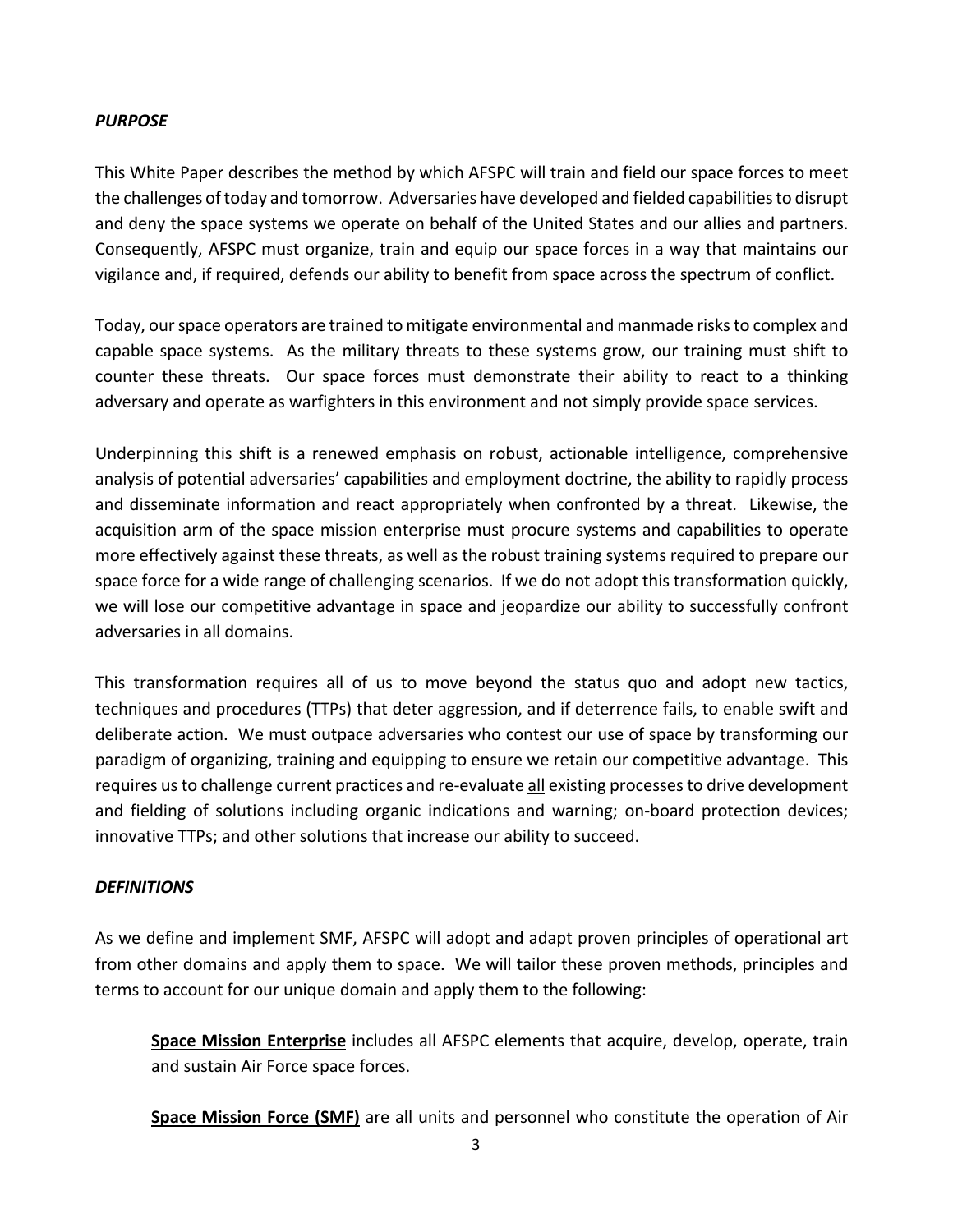Force space systems, primarily operating from garrison, as a ready force able to operate weapons systems and execute missions in a CDO environment.

**Ready Spacecrew Program (RSP)** and the companion Ready Intelligence Program, are the programs that continually improve the skill and proficiency of space mission forces. The RSP includes Continuation Training (CT) and Advanced Training (AT), and leverages the Weapons and Tactics process to continuously develop, test and train innovative warfighting TTPs.

**Space Mission Task Force (SMTF)** isthe element of the SMF presented to Commander United States Strategic Command (CDRUSSTRATCOM) by the Air Force for operational use. It acknowledges most space forces perform operations from in garrison. These forces includes space operators, mission planning personnel, intelligence professionals, space weapon systems and other necessary equipment and support.

**Advanced Training (AT)** is the set of formal training requirements designed to advance the skills, knowledge, and competencies of the SMF to ensure mission accomplishment through a CDO environment. AT is focused on responding to and defeating current and future threats.

#### *EXECUTION*

SMF focuses on two primary lines of effort: training and force presentation. First, the SMF construct establishes the RSP, which enhances training to create a force capable of performing combatant commander‐directed missions in the face of dynamic and varied threats. While the most important part of the RSP is AT, which emphasizes innovation, decision making at the lowest levels and development and use of new and innovative tactics to counter space threats, CT is critical to ensure our spacecrew members maintain foundational skills.

Second, SMF adjusts force presentation and command and control constructs to normalize with other Air Force combat units to improve understanding, provide transparency to combatant commanders regarding available forces and readiness, and to create a substantial dwell period required for an effective RSP.

#### *Ready Spacecrew Program Training Concept*

RSP rests on several tenets:

- Increased accountability of spacecrew members for their own training and currency
- Training beyond current expertise and limits, perhaps even to mission failure, to foster learning and growth
- Creating a culture of continuous self-improvement and healthy competition within the spacecrew force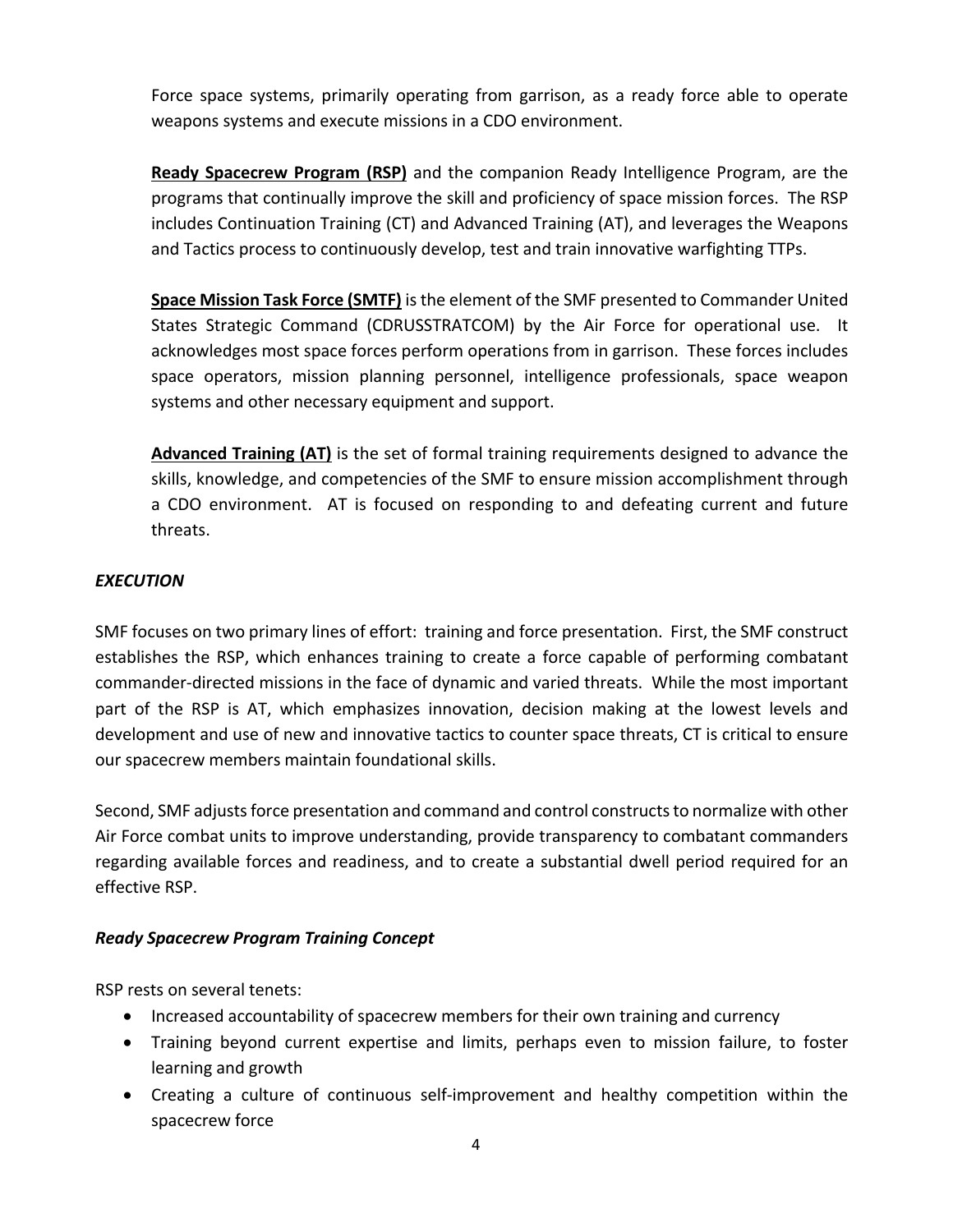- Adopting a rigorous debrief process to determine root causes of mistakes and foster development of new TTPs
- Exercising operational authorities at the lowest level practical to enable appropriate freedom of action and meet the commander's intent through mission type orders

These tenets contribute to a comprehensive training program that continually increases individual proficiency and crew effectiveness across the entire range of operational and threat scenarios. RSP uses a flexible process starting with commander‐defined training goals and objectives for assigned units and missions. Units must establish higher and more demanding training standards focused on improving combat capability against ever-increasing threats and complex scenarios. While the current paradigm establishes minimum skills required for weapon system operation, the RSP demands continual skill improvement in the weapon system against varied threats.

One key to RSP success is improved training environments, which includes ground and on‐orbit simulators and training assets. These training assets must emulate real‐world systems, threats and environments and enable multi‐system and multi‐domain training against a thinking adversary to allow the most realistic and challenging training possible while ensuring safety, security and responsible action in the environment.

To ensure the skills being developed in this new training paradigm are the right skills, it is imperative HQ AFSPC, 14 AF, 25 AF, the National Air and Space Intelligence Center (NASIC), the Space Security and Defense Program (SSDP) and others assist unitsin developing a comprehensive understanding of the threat environment for each mission area. AFSPC will adopt and tailor proven processes including the Threat Assessment Team (TAT) and its supporting Tactics and Adversary Studies Element (TASE) to determine the most likely and most dangerous scenarios posed by potential adversaries. Threats analyzed during the Tactics Analysis and Reporting Program (TARP) process, in conjunction with priorities specified by Component‐Numbered Air Forces (C‐NAFs) and validated through the Realistic Training Review Board (RTRB) at least annually, will drive changes to training methods, training equipment, other material and non‐material solutions.

The RTRB's goal is to maximize available resources to provide the most effective and realistic training, documented via publication of Ready Spacecrew Program Tasking Memoranda (RTM). RTMs supplement training requirements articulated in Air Force Instructions (AFIs) and focus training on the current highest priority threats and employment plans.

The RSP will also facilitate development, validation and improvement of TTPs based on realistic and challenging training. AFSPC will work in concert with the USAF Warfare Center to test and codify new TTPs in tactics manuals (AFTTP 3‐1 volumes) for each major weapon system.

Effective CT and AT programs must strengthen foundational training by building and reinforcing weapon system knowledge and weapon system employment TTPs. This foundational training will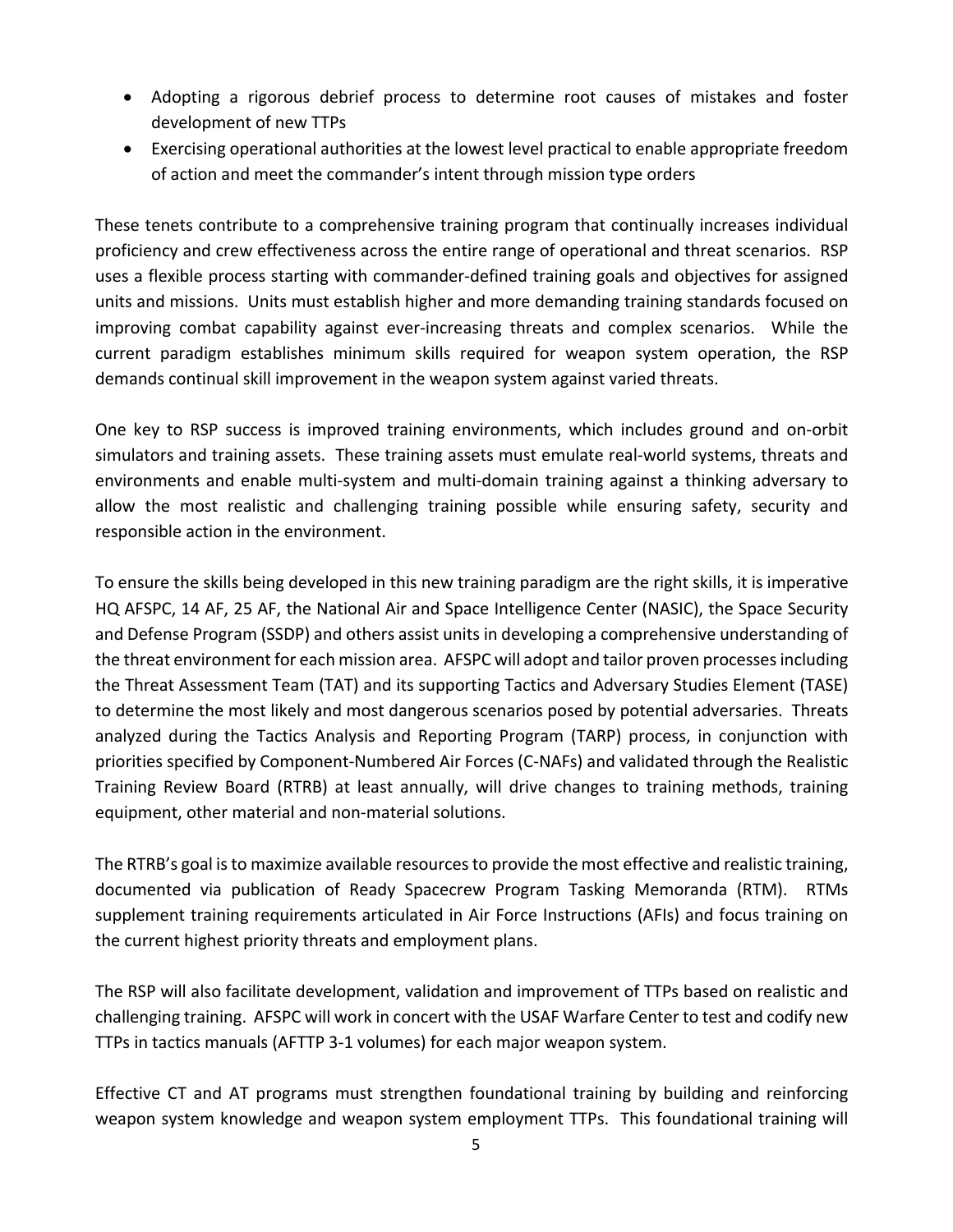increase spacecrew understanding in four categories: CDO challenges to mission success, defensive TTPs, system and operational integration, and mission planning and debriefing for the current and future threat environment

Training events should push spacecrews to their limits and drive them to discover new and better ways to conduct operations. The following are examples of training events and methodologies space forces should leverage in preparation for CDO operations:

- Plan and execute exercises with tailored desired learning outcomes and high‐fidelity exercise inputs for tactical and operational level operators as a primary training audience, with an emphasis on integration and command and control
- Execute exercises with a full spacecrew in realistic simulators to maximize scenario fidelity, lessons learned and TTP development and validation
- Adopt a mix of live-virtual-constructive (LVC) technologies to maximum benefit
- Participate in exercises that enable multi-domain integration with air, cyber and Joint forces
- Ensure operators actively study adversary capabilities, TTPs, and doctrine as part of their training—this requires direct support from and integration with the intelligence community
- Utilize space aggressors for force-on-force training against a professional thinking adversary replicating known and predicted threats, and adversary CONOPs and TTPs on a recurring basis
- Actively participate in Weapons and Tactics conferences (WEPTACs), Tactics Review Boards (TRBs), and RTRBs
- Participate in appropriate wargames to enhance understanding of future warfighting concepts

Although wing, group, squadron, flight, and mission commanders have oversight of their training programs, each spacecrew member has a large responsibility to proactively maximize the benefit of their own training. Commanders at all levels will determine appropriate events and roles for spacecrew members. Regardless of training event type, spacecrew members are responsible for knowing, tracking, scheduling and executing all individual training requirements.

Spacecrew force management is another key component of RSP. Active spacecrew force management helps operational commanders assess and maintain the currency, proficiency and operational readiness of the force. To ensure the most experienced operators are integrated into operations, SMF dismantles the traditional divide between the operational crewforce and day staff, and assigns all operators to spacecrews. A few leadership positions and a few specialists who have roles that touch both dwell and the SMTF may still have a schedule that appears like traditional day staff, but even this portion of the force will be fully integrated into operations.

Another key to the SMF transformation is the separation of warfighting duties and Service‐related activities. Traditionally, space operators divided their time, energy and focus among operational duties, recurring training and other Service-related duties, which sub-optimized performance in all activities. For example, spacecrews could not fully benefit from exercises because they had to time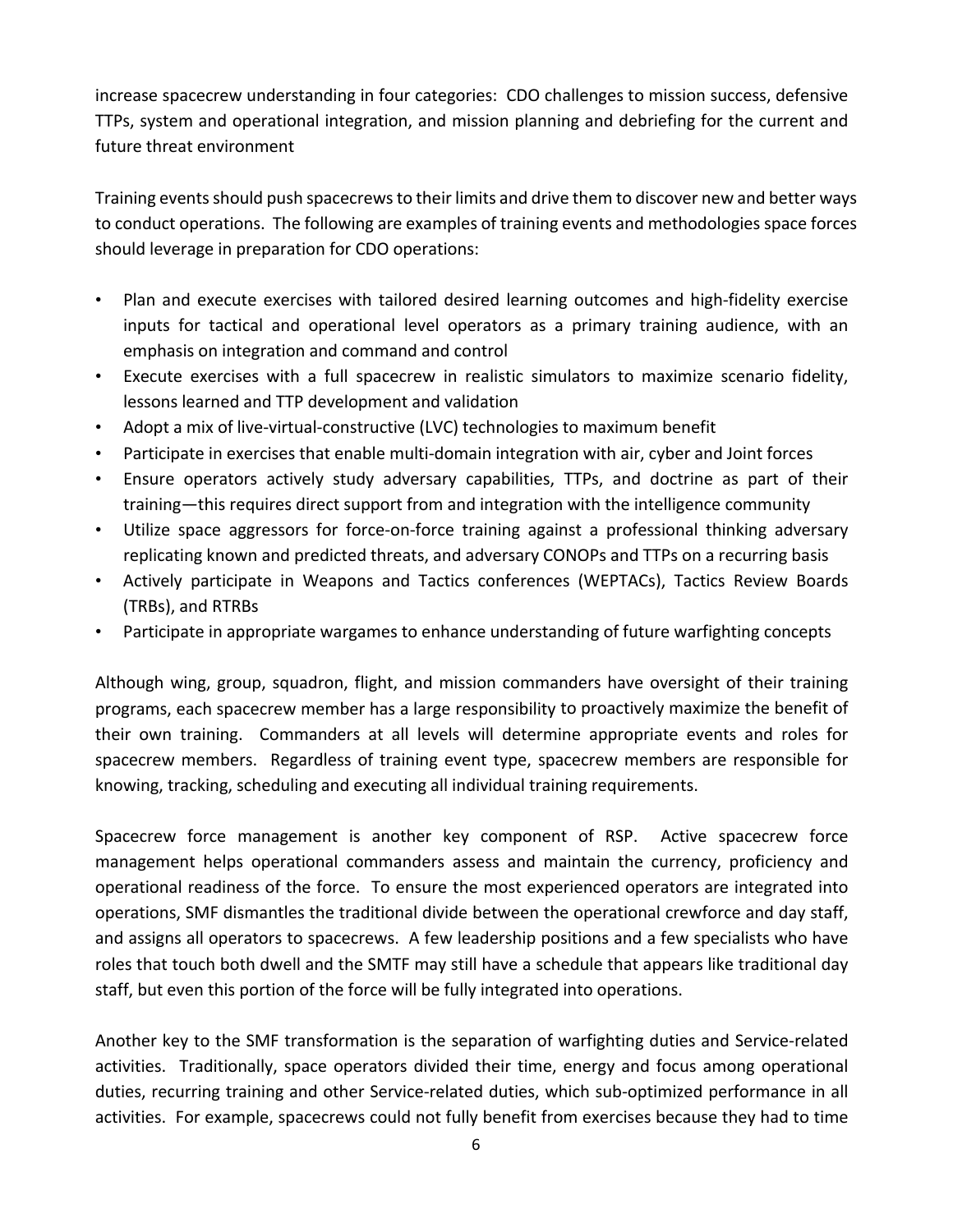share with real-world operations. Under SMF, the spacecrew force will divide time equally between combat rotations in the SMTF and dwell, which will focus on Service-related duties and training. Commanders at every level must actively monitor proficiency of their spacecrews while in the SMTF and direct necessary training drills to keep their crews proficient in their critical tasks.

#### *Dwell Period Activities*

A substantial dwell period ensures sufficient time to conduct the training necessary to prepare crews for the next SMTF rotation. Dedicating time for the spacecrew force to conduct a rigorous training regime is a cornerstone for mission success in a CDO environment. During dwell, operators must reestablish currency on weapon system tasks not observed during operations in the SMTF and accomplish positional, instructor and evaluator upgrade training for spacecrew who are ready for these responsibilities. The dwell period is also the time to participate in exercise planning conferences, engage in operator cross‐talks and attend PME.

The primary purpose of the dwell period is to put spacecrew through a rigorous training cycle consisting of threat training, advanced courses to deepen their weapon system knowledge, tabletop exercises, training to better understand the CDO environment, operational integration training, environmental effects training and how adversaries may attempt to deny or disrupt mission accomplishment. This training must include large-force integration exercises like Red Flag where spacecrew will participate in realistic, force-on-force scenarios and scrimmages with other tactical and operational units and a professional adversary force simulating or replicating the threat.

#### **Pre‐SMTF Activities**

Prior to rotating into the SMTF, spacecrews will be assessed for SMTF readiness and preparedness for their warfighting mission. This verification is distinct and separate from an evaluation, which measures individual spacecrew member proficiency. The assessment is an appraisal of the entire crew's ability to perform CCDR operations in the expected CDO environment for their upcoming SMTF rotation and should present realistic scenarios based on current and credible threat information that create most likely and most dangerous combat conditions. Squadron commanders will use this assessment as a tool to verify their spacecrews' readiness for entry into their SMTF rotation.

The SMF construct places tremendous responsibility on squadron and wing weapons officers to actively develop and oversee AT, and associated processes to develop a proficient spacecrew force capable of confronting any space threat. Our weapons officers must lead the spacecrew force by developing innovative training scenarios and deriving meaningful solutions to threats to increase the spacecrew force's ability to meet CCDR mission objectives. SMF also places a premium on intelligence operators and analysts to facilitate AFSPC units becoming demanding customers of intelligence tasking, collecting, processing, exploitation and dissemination of space‐related threat data. Intelligence personnel and data should be fully integrated into all spacecrew functions including